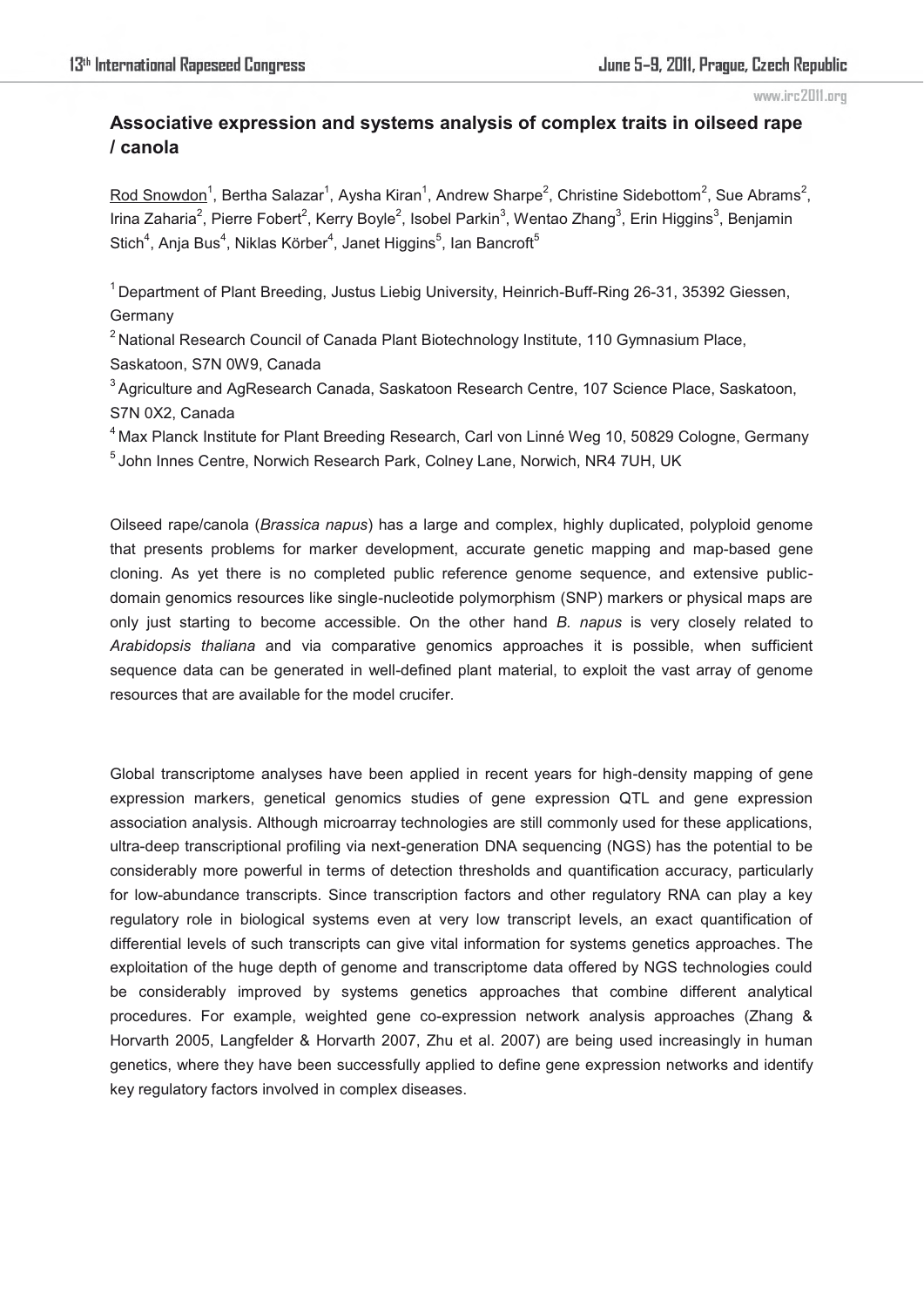In winter rapeseed, seedling establishment plays an extremely important role in optimisation of nutrient uptake and post-winter plant development prior to flowering. Seedling root and shoot development traits in *B. napus* (e.g. Figure 1) also exhibit notable heterosis (Basunanda et al. 2010) and this may contribute to the general improvement in vigour shown by both spring-sown canola and winter rapeseed hybrids in comparison to inbred varieties. There is also a large variation in seedling vigour among inbred oilseed rape/canola varieties, which may reflect different expression of "fixed heterosis" in the polyploid *B. napus* genome. Seedling development involves extremely complex interactions amongst different hormone signalling pathways, whereby the major regulatory factors governing these interactions are to date largely unknown. On the other hand, seedlings represent a relatively simple biological object from which to obtain well-defined material for high-throughput transcriptome and hormone profiling. This offers the opportunity to use a simple biological system to gather extensive transcript and metabolite data. Hence seedlings can be used as an ideal case study for systems genetic analysis of a complex set of interacting traits that can have a high relevance for crop yield and yield stability, but whose regulation is still very poorly understood. Specific aspects of growth and development involve complex interactions of signalling molecules that can regulate gene expression, therefore hormone profiling has proven to be a useful tool for functional genomics studies. Analytical methods for simultaneous, high-throughput metabolite profiling of more than 40 phytohormones by mass spectrometry have been developed in recent years that are also successful



when applied in *B. napus* seeds and seedlings (Chiwocha et al 2003, 2005; Ross et al 2004).

**Figure 1.** Digital phenotyping of seedling vigour in the ERANET ASSYST *B. napus* diversity set.

The tri-national ERANET Plant Genomics consortium ASSYST (Figure 2) aims at identifying regulatory genes involved in expression of complex traits in *B. napus*. Quantitative gene expression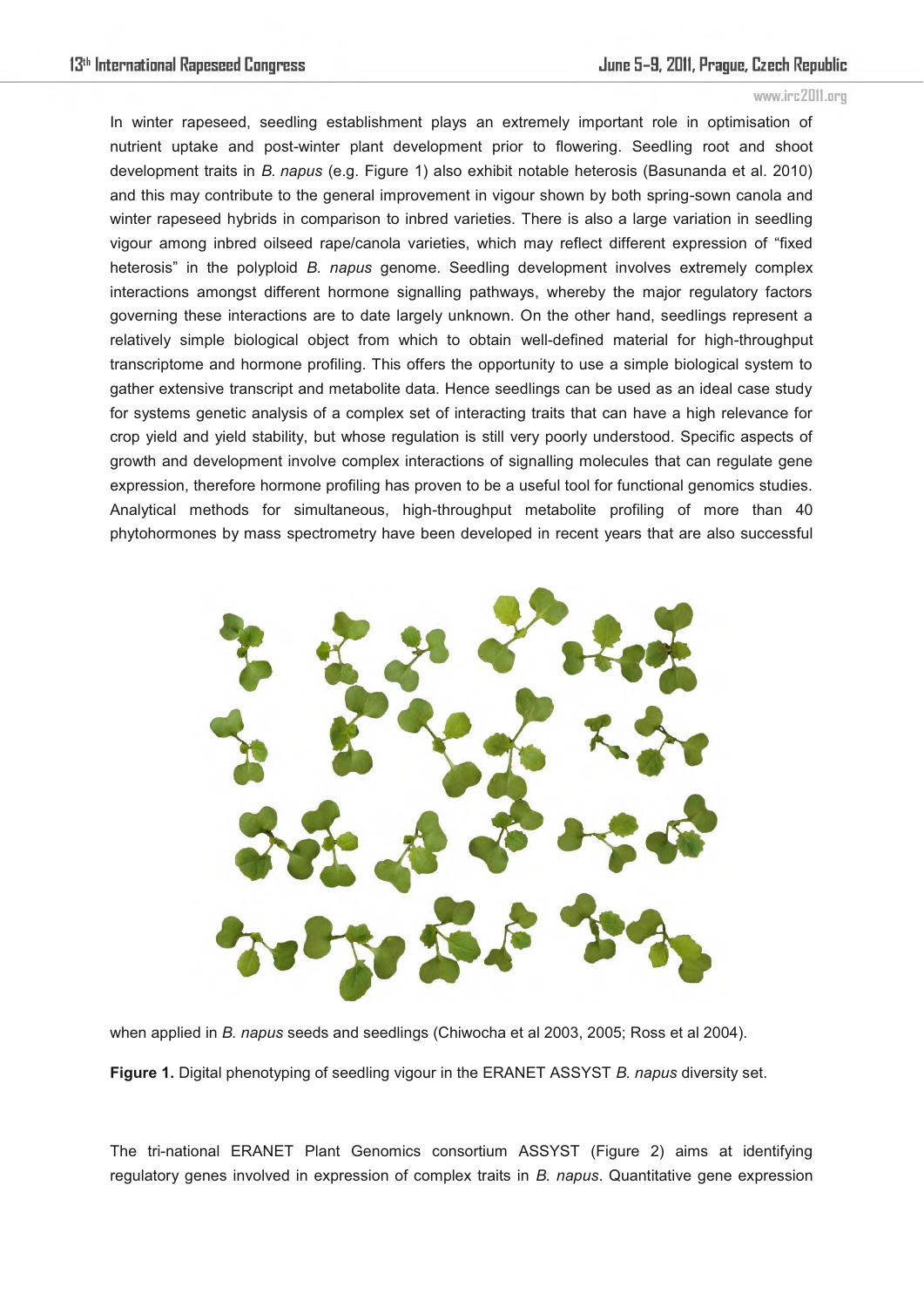data from well-defined populations of segregating winter oilseed rape and spring canola populations are being integrated with segregating marker data, quantitative hormone metabolite profiles and phenotype data from greenhouse, growth chamber and field trials, using a systems genetics approach that combines an analysis of gene co-expression networks with expression QTL approaches. Furthermore, genome-wide marker data from a *B. napus* 1536 SNP array is being implemented for association analyses in a set of over 500 genetically diverse *B. napus* inbred lines, and quantitative expression levels of interesting regulatory candidate genes will be investigated in the diversity collection for associations with traits of interest. One focus of the work is on seedling development traits, as a case study for a complex interactive system that is genetically very poorly understood, but is agronomically extremely important. The network analysis tools are also being applied for a systems analysis of important seed quality characters, to identify key regulatory factors involved in biosynthesis of oil, protein and fibre components. The project incorporates the most recent technological developments in the field of next-generation sequencing for ultra-deep transcription profiling and SNP discovery. Gene co-expression network analysis, classical QTL analysis, genetical genomics and association genetics concepts are being integrated in a manner that until now has not been used for functional genomics of complex traits in crop plants. We intend to make the genotype diversity set and all marker data publicly available as a resource for genome-wide association studies in *B. napus*.



UGI: Department of Plant Breeding, University of Giessen, Germany NRC-PBI: Plant Biotechnology Institute, Saskatoon, Canada AAFC: Agriculture and AgResearch Canada, Saskatoon, Canada MPIZ: Max Planck Institute for Plant Breeding Research, Cologne, Germany JIC: John Innes Centre, Norwich, UK